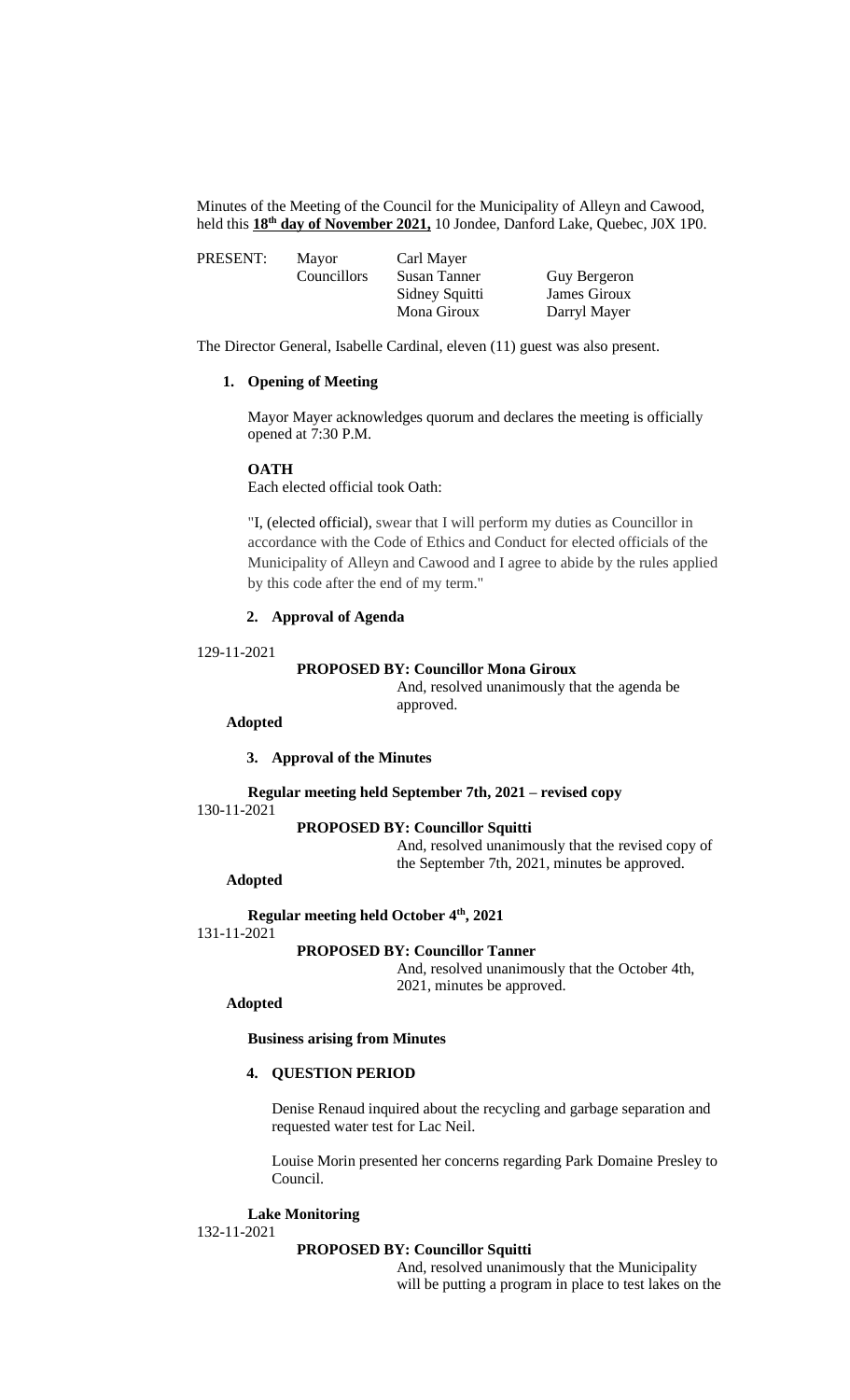territory of the Municipality. All lakes will be registered with the RSVL program with the Ministry of Environment and there will be annual testing.

# **Adopted**

#### **5. ADMINISTRATION**

## **MRC Report** No meeting

#### **Pecuniary Interest**

133-11-2021

#### **PROPOSED BY: Councillor Tanner**

And, resolved unanimously that all the elected Officials submit the Pecuniary Interest Form to the Director General, and she will send a copy to MAMH.

#### **Adopted**

#### **Snowmobile Association**

134-11-2021

## **PROPOSED BY: Councillor James Giroux**

And, resolved unanimously that the Municipality of Alleyn and Cawood authorize the Pontiac Snowmobile Association to use the following roads / properties:

- Field in front of Municipal Office
- Volunteers' Park
- Henry Heeney Memorial Park
- Harrison Road
- Copeland-Evans Road
- Balm of Gilead Road
- Cawood Road
- Cawood Road West

## **Adopted**

**2022 Budget** 135-11-2021

#### **PROPOSED BY: Councillor Squitti**

And, resolved unanimously that Council will be adopting the 2022 Budget on December 9<sup>th</sup>, 2021, at 4:30 p.m.

## **Adopted**

**Canada Day Celebration Grant**

136-11-2021

## **PROPOSED BY: Councillor Squitti**

And, resolved unanimously that the Municipality will be presenting an application for funding from Canada Day Celebration.

# **Adopted**

## **MADA**

**WHEREAS** the municipality of Alleyn and Cawood has submitted in 2021-2022 an application for eligible financial support for the development of a family policy under the Municipal Family Policy Support Program.

**WHEREAS** the municipality of Alleyn & Cawood still wishes to participate here in the Municipal Family Policy Support Program.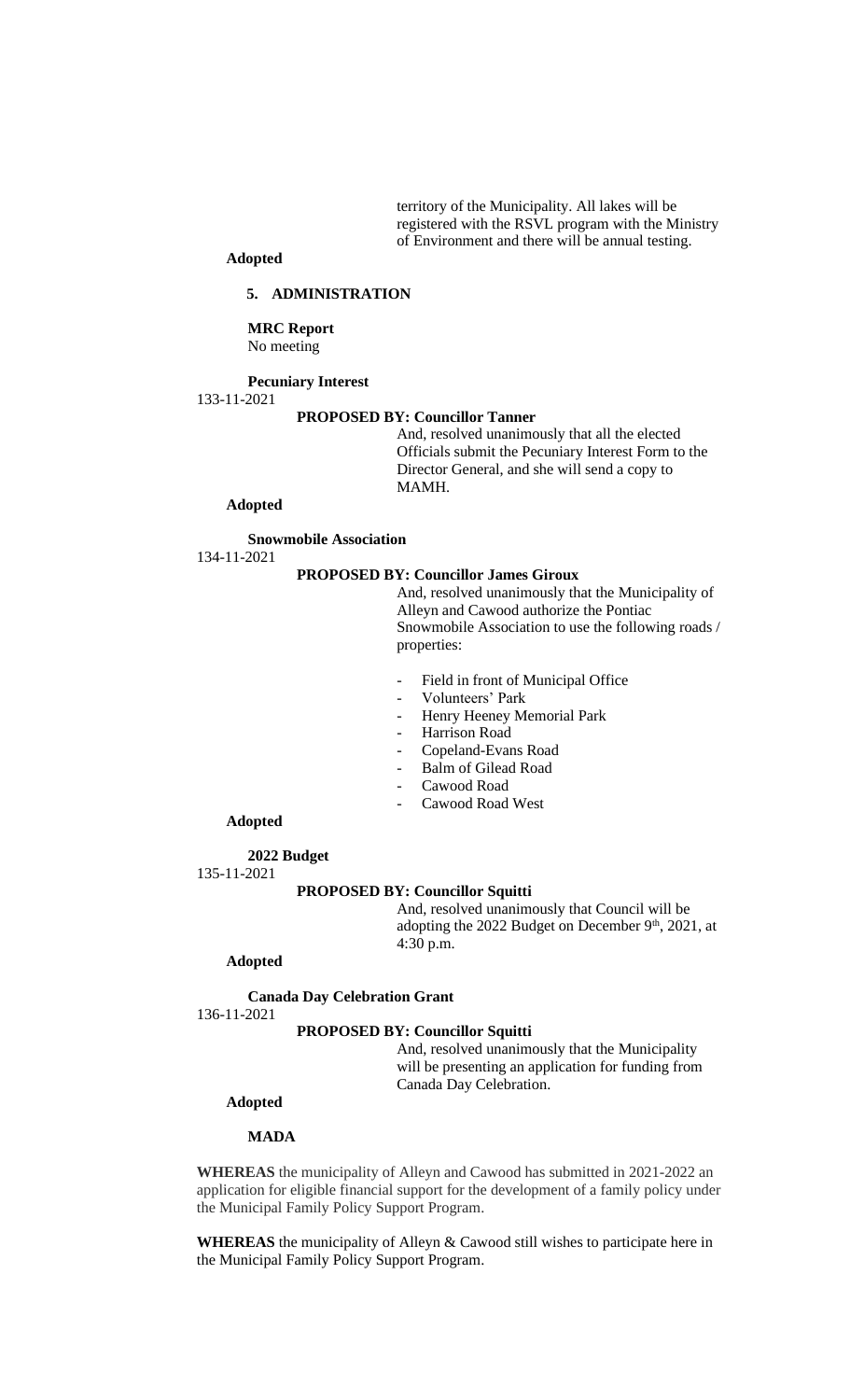**WHEREAS** Councillor Mona Giroux will be mandated to this portfolio.

137-11-2021

## **PROPOSED BY: Councillor Tanner**

And, resolved unanimously that the members of the municipal council authorize Councillor Mona Giroux and the Director General, Isabelle Cardinal, to sign in the name of the municipality all documents relating to the project presented under the Family Policy Support Program 2021-2022.

#### **Adopted**

#### **Mandate to Lawyer – Park Domaine Presley**

138-11-2021

#### **PROPOSED BY: Councillor Tanner**

And, resolved unanimously that Council request legal advice from the Municipal Lawyer concerning the Park Domaine Presley.

#### **Adopted**

#### **6. FINANCE**

## **Accounts paid for the month of October \$100,315.81**

139-11-2021

#### **PROPOSED BY: Councillor Tanner**

And, resolved unanimously that the list of accounts paid for the month of October 2021 in the amount of \$100,315.81 be approved.

#### **Adopted**

**Accounts payable for the month of October \$16,338.15** 140-11-2021

# **PROPOSED BY: Councillor Mona Giroux**

And, resolved unanimously that the list of accounts payable for the month of October 2021 in the amount of \$16,338.15 be approved.

## **Adopted**

**Petty Cash for the month of October \$132.25**

141-10-2021

## **PROPOSED BY: Councillor Squitti**

And, resolved unanimously that the list of petty cash for October 2021, in the amount of \$132.25 be approved as presented.

#### **Adopted**

**7. ADMINISTRATION / FINANCE & COMMUNICATION** *Councillors Mona Giroux and Sidney Squitti*

**8. URBANISM** (By-laws, planning advisory & permits) *Councillors Mona Giroux, Susan Tanner & Darryl Mayer*

**9. PUBLIC WORKS** (Roads, municipal equipment & waste collection) *Councillors James Giroux & Darryl Mayer*

**10. PUBLIC SECURITY** (Fire department, SQ & disaster plan) *Councillors Guy Bergeron & James Giroux*